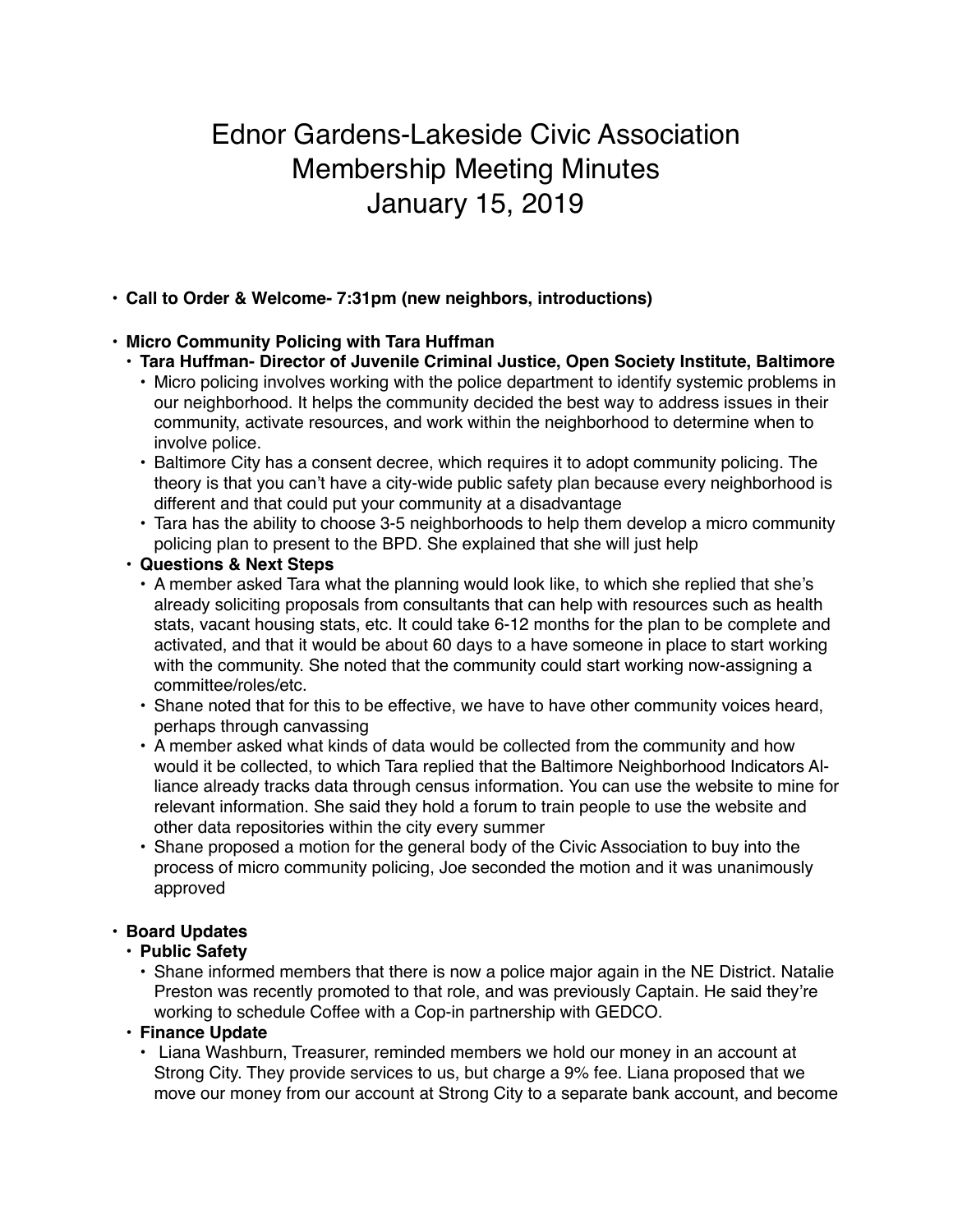our own non-profit. Liana would manage our bank account and spearhead the move to become a non-profit.

- Shane told the group that Strong City has been a great partner, but sometimes it's been hard to get access to grant money that we've received and that we don't use the services that they provide anymore.
- The question was asked, what services would we be losing by moving our money, to which Liana replied that they provide payroll, grant review and fundraising support, but that we can get those services through other community organizations and people
- A member asked how long we'd been with Strong City, to which Liana replied that it's been 2 years
- Someone asked how we managed our money before 2017, to which Liana replied that we had a separate bank account
- Another member asked what our budget is, to which Liana replied that we have about 3k per year, 40% in dues and 60% in grants. She also noted that the Board can't make large purchases without membership approval (\$250 or more)
- A member asked who would sign checks, what the constraints would be and if there would be a debit card, to which Liana replied that a non-Board member could have oversight, and Shane suggested an independent finance committee
- Shane asked if there was a motion for us to become our own independent organization through creation of a checking account, nonprofit designation, 2 check signers, no presigned checks and no debit card, and a motion was made
- A member said that they think the nonprofit designation and the bank account should be separate motions, to which Liana replied that she'd like to keep them as one to require more accountability
- Another member asked what advantage there was to being a nonprofit and what the challenges would be, to which Dwanda Farmer explained that it would be simple- we'd only need to file who the Board Members are now and the amount of money that we receive. Liana explained further that we wouldn't have to pay a fee and we could move more quickly with grant opportunities
- Shane called for a vote, and 18 were in favor, 1 opposed and 2 abstentions. The motion passed and Shane said that we will the an update at the next meeting

# **• Planning for 2019**

- Shane invited members to go around the room and sign up for any events/projects/committees that they'd like to help with, including the Garden Tour, summer social event, National Night out, neighborhood signs, Housing and Planning Committee, Greening and the newsletter
- Shane then thanked all members who signed up and let them know that someone will reach out to schedule meetings/next steps

# • **Closing Announcements**

- Waverly PTO President Angel Kane- every school has to engage the community to build their budget for the next school year. She said there are 2 sessions where they'll ask for input for programming and feedback: Thursday at 9:30-11 then from 4-5:30. Angel noted that this meeting would be great opportunity to check to see how the kids are doing, and that you don't need to have a child to be involved.
- Shane told the group that we have a Police Commissioner designee and that he'll be working to set up meet and greets